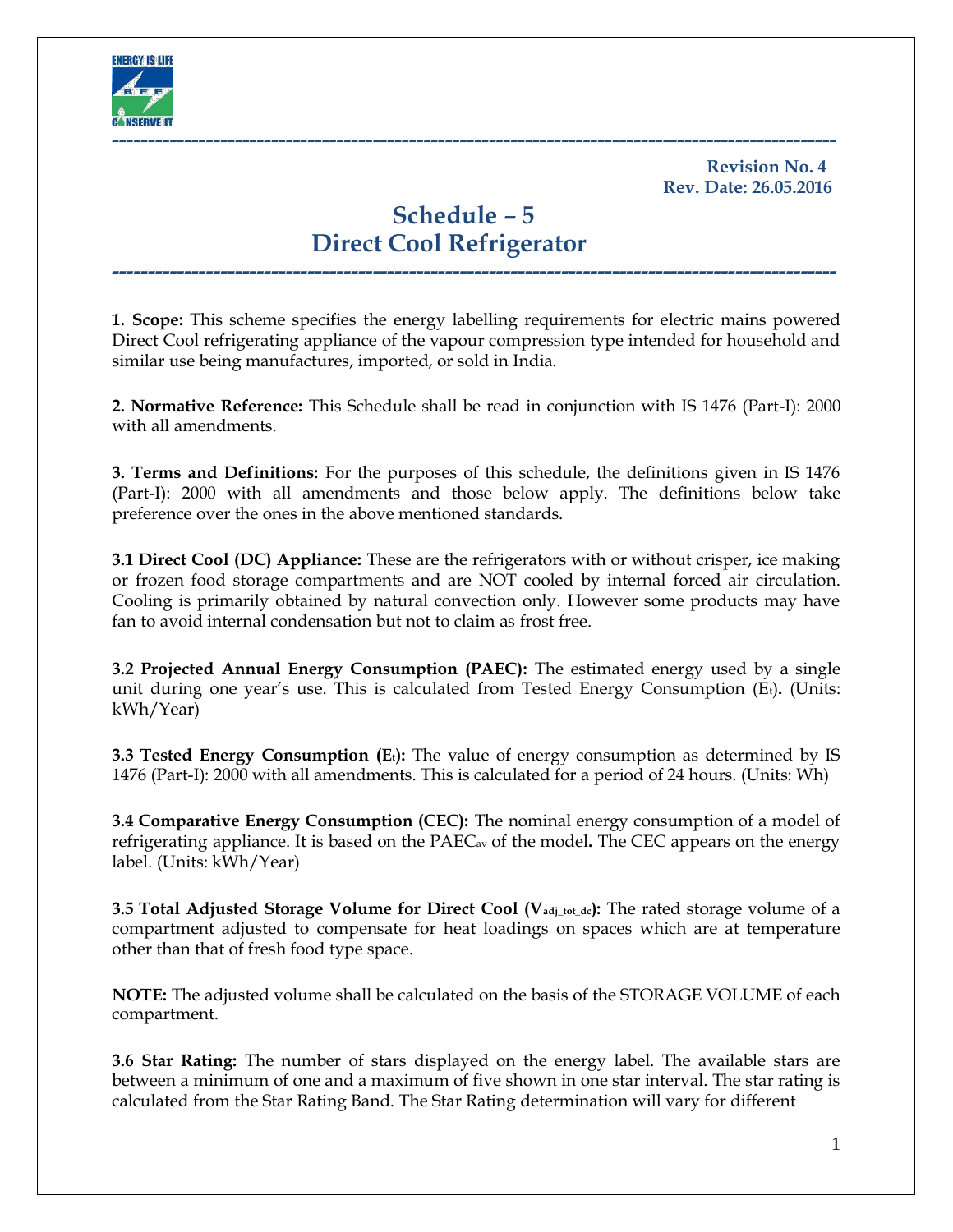

models based on the storage volume. (No units)

**3.7 Star Rating Band:** The Star Rating Band is a range of energy efficiency (kWh/Year) which is arrived by calculations and is used for determining the number of stars displayed on the energy label.

**3.8 Label Period:** means the validity period of the electricity consumption under the energy labelling plan specified in the schedule.

**4. Family of models:** It is the range of models of one particular brand, to which a single set of test reports is applicable and where each of the models has the same relevant physical characteristics, comparative energy consumption, and energy efficiency rating and performance characteristics. The term 'model' is synonymous with 'family of models'.

#### **5. Eligibility Criteria:**

**5.1 Pull Down Test:** The appliance shall meet the requirements set out in of IS 1476 (Part-I): 2000 with all amendments and manufacturer will be required to declare the Refrigerator pull down period for the model.

Note: Exception to IS 1476 (Part-I):2000 with all amendments are:-

- (a) Room ambient temperature shall consider  $43 \pm 0.5$  °C.
- (b) The refrigerator inside Target Temperature for Freezer Compartment shall consider -8  $\degree$ C.
- (c) Temperature sensors location in the freezer compartment shall comply with clause 7.5 of IS 15750:2006.

#### **6. Testing Guidelines**

**6.1 Test Procedure:** The testing code and procedure for Direct Cool Refrigerator shall be as per IS 1476 (Part-I): 2000 with all amendments.

#### **6.2. Test Parameter:**

**6.2.1 Energy Consumption:** The Energy Consumption of the Direct Cool refrigerator shall be tested as per IS 1476 (Part-I): 2000 with all amendments.

#### **Note: Exception to IS 1476 (Part-I): 2000 with all amendments are:-**

- a. The room ambient temperature shall consider  $32 \pm 0.5$  °C.
- b. The refrigerator inside Target Temperature for Freezer Compartment shall consider -6  $\degree$ C &for fresh food Compartment shall consider 3 º
- c. Temperature sensors location in the freezer compartment shall comply with clause 7.5 of IS 15750: 2006.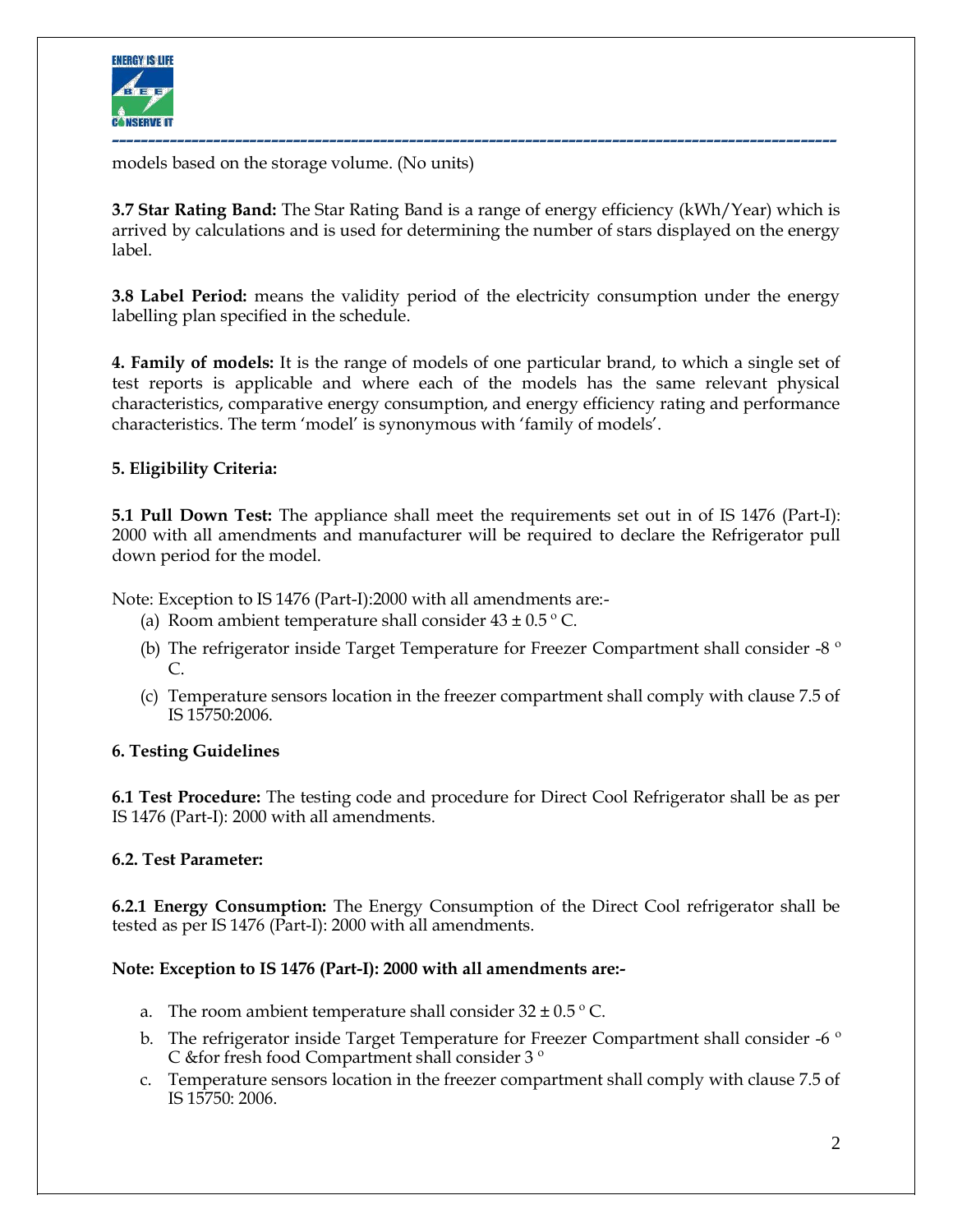

d. Energy consumption shall be calculated as defined in Annexure 1.

**6.2.2 Number of tests per unit:** Each unit shall be tested with sufficient test runs to enable a valid **E<sup>t</sup>** to be determined for that unit. This determination shall be documented in a test report containing the test result for all test runs used to derive **E<sup>t</sup>** (refer Annexure 1).

**6.2.3 Rated Volume:** Storage volume of the appliance shall meet the requirements as defined in IS 1476 (Part-I): 2000 with all amendments.

**Note:** Gross Volume shall also be calculated by the same method as defined for the storage volume (i.e., by geometric method).

**6.3 Tolerance:** The tolerance limit for the volume (storage & gross) and pull-down shall be as defined in IS 1476 (Part-I): 2000 with all amendments.

**6.4 Sample Size:** For the purpose of determining the CEC of a model for labeling, three separate units of the nominated model shall be tested for energy consumption in accordance with IS 1476 (Part-I): 2000 with all amendments.

**6.5 Rounding:** the number shall be rounded to the nearest whole number as IS 2:1960, reaffirmed 2000, Edition 2.3. The values of PAEC, PAEC<sub>av</sub>, CEC, Gross & storage volume and Star Rating Band shall be rounded to the nearest whole number as IS 2:1960, reaffirmed 2000, Edition 2.3.

**6.6 Energy Labeling Plan:** The star rating parameters kdc (Constant Multiplier (kWh/litre/Year)) & **cdc** (Constant Fixed Allowance (kWh/Year)) shall be obtained from TABLE 2.1 / 2.2, depending on the year of Manufacturing/import/assembling

| S.No | Product Manufactured                   | Table to be used |
|------|----------------------------------------|------------------|
|      | 1st January 2015 to 31st December 2016 |                  |
|      | 1st January 2017 to 31st December 2018 |                  |

The following equation shall be used to determine the Star Rating Bands for a particular model:

Star Rating Band  $(SRB)dc = \mathbf{k}$ dc<sup>\*</sup>  $\mathbf{V}_{adj\_tot\_dc} + \mathbf{C}_{dc}$ 

Where,

**kdc**= Constant Multiplier (kWh/litre/Year)

**V**adj\_tot\_dc= Total Adjusted Storage Volume for direct cool (litre) **cdc**= Constant Fixed Allowance (kWh/Year)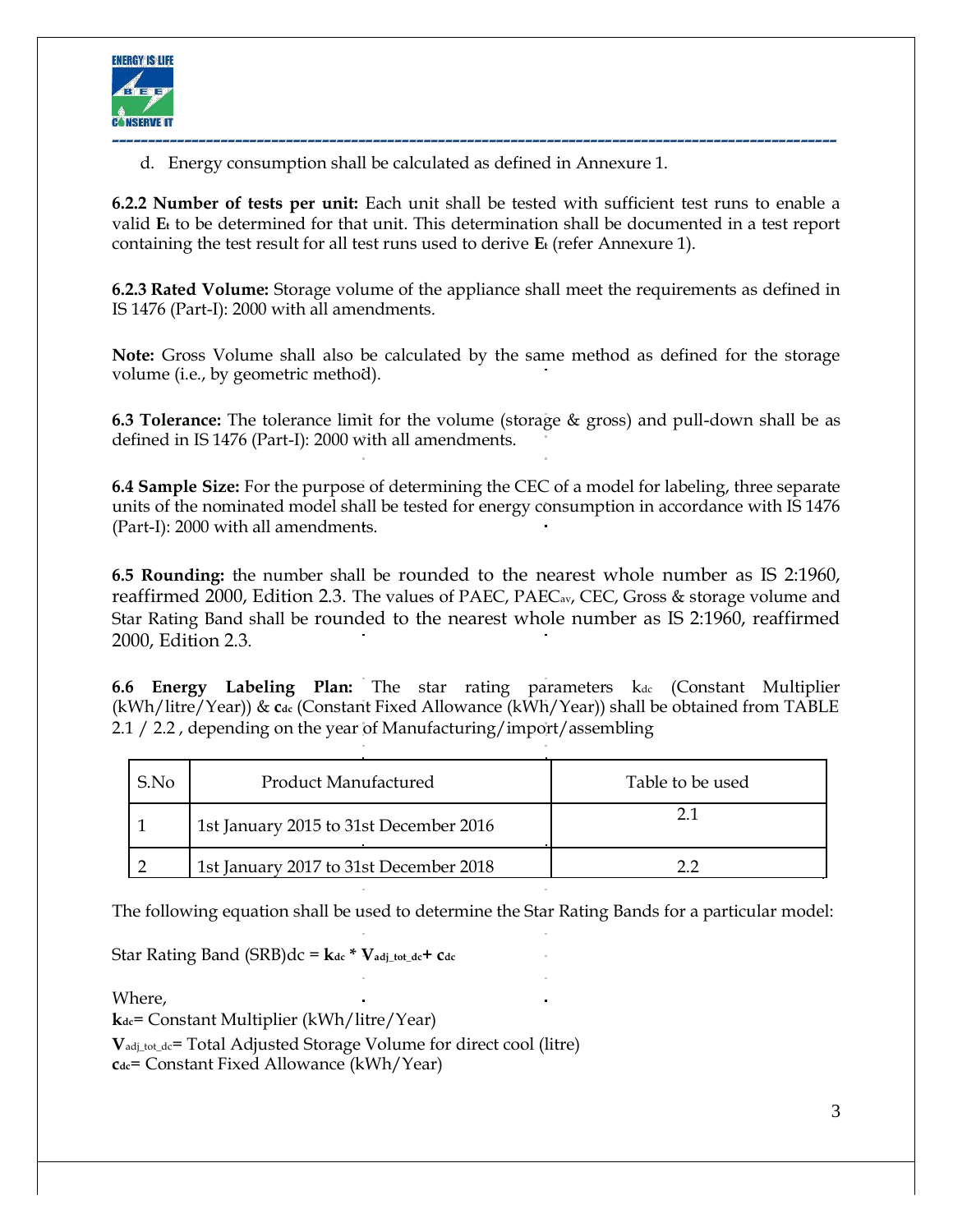

|               | TABLE 2.1: Star Rating Band valid from 1st January 2015 to 31st December 2016 |                                                                                                        |  |  |
|---------------|-------------------------------------------------------------------------------|--------------------------------------------------------------------------------------------------------|--|--|
| <b>Star</b>   | rating<br>band                                                                | <b>Comparative Energy Consumption (CEC) Criteria</b>                                                   |  |  |
|               | Star <sup>*</sup>                                                             | $0.413*$ $V_{\text{adj\_tot\_dc}} + 346 \leq CEC$ < $0.516*$ $V_{\text{adj\_tot\_dc}} + 432$           |  |  |
| $\mathcal{D}$ | Star $*$ $*$                                                                  | $0.33*$ V <sub>adj_tot_dc</sub> +277 $\leq$ CEC $\lt$ 0.413 <sup>*</sup> V <sub>adj_tot_dc</sub> +346  |  |  |
| 3             | Star ***                                                                      | $0.264*$ V <sub>adj_tot_dc</sub> +221 $\leq$ CEC $\leq$ 0.33 <sup>*</sup> V <sub>adj_tot_dc</sub> +277 |  |  |
| 4             | Star * * * *                                                                  | $0.211*$ Vadj_tot_dc +177 $\leq$ CEC $\leq$ 0.264* Vadj_tot_dc +221                                    |  |  |
| 5             | Star * * * * *                                                                | $CEC < 0.211*V_{\text{adj\_tot\_dc}} + 177$                                                            |  |  |

| TABLE 2.2: Star Rating Band valid from 01st January 2017 to 31st December 2018 |                                                                                                         |  |  |
|--------------------------------------------------------------------------------|---------------------------------------------------------------------------------------------------------|--|--|
| Star rating band                                                               | <b>Comparative Energy Consumption (CEC) Criteria</b>                                                    |  |  |
| 1 Star <sup>*</sup>                                                            | $0.264*$ $V_{\text{adj\_tot\_dc}}$ +221 $\leq$ CEC $\leq$ 0.33* $V_{\text{adj\_tot\_dc}}$ +277          |  |  |
| 2 Star $*$ $*$                                                                 | $0.211*$ V <sub>adj_tot_dc</sub> +177 $\leq$ CEC $\leq$ 0.264* V <sub>adj_tot_dc</sub> +221             |  |  |
| 3 Star * * *                                                                   | $0.169*$ V <sub>adj_tot_dc</sub> +141 $\leq$ CEC $\leq$ 0.211 <sup>*</sup> V <sub>adj_tot_dc</sub> +177 |  |  |
| 4 Star * * * *                                                                 | $0.135*$ V <sub>adj_tot_dc</sub> +113 $\leq$ CEC $\leq$ 0.169* V <sub>adj_tot_dc</sub> +141             |  |  |
| 5 Star * * * * *                                                               | $CEC < 0.135*$ $V_{\text{adj\_tot\_dc}} + 113$                                                          |  |  |

The above equation provides for the value of the various Star Rating Bands for a particular model.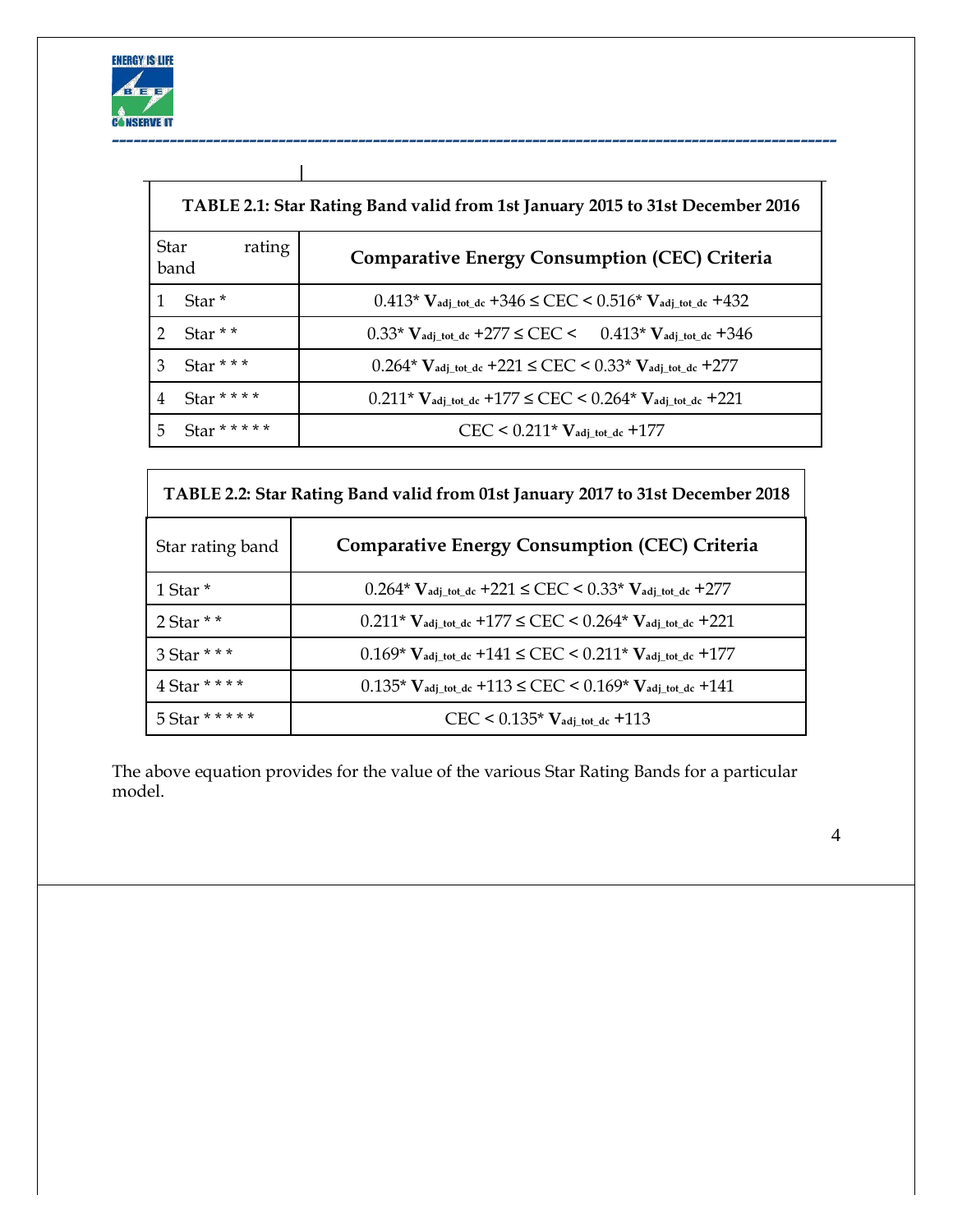

The CEC of the model as **determined from 6.9** will be compared with the various Star Rating Bands as given in the above tables. There is no tolerance for the Star Rating Bands. All tested products must meet minimum threshold of each Star Rating Band. The scope for manufacturing tolerance and other variations shall be accounted for when determining the Star Rating.

**6.7 ENERGY LABEL VALIDITY (i.e., for CHECK & CHALLENGE TESTING):** the comparative energy consumption (CEC) value shall be accepted as valid, when each unit tested the measured energy consumption i.e., projected annual energy consumption (PAEC) shall be less than or equal to 1.1 of the declared comparative energy consumption. There is no tolerance for Star Rating Band, projected annual energy consumption (PAEC) must meet minimum threshold of Star Rating Band.

**6.8 Projected Annual Energy Consumption (PAEC):** The process consists of measuring the tested energy consumption (Et) (IS 1476 (Part-I): 2000 with all amendments), of each unit tested, then calculating the projected annual energy consumption (PAEC) of the unit.

## **PAEC = Et\* 365/1000 (kWh/Year)**

 $E_t$  = tested energy consumption expressed in Wh per 24 hours, rounded to the nearest whole number as IS 2:1960, reaffirmed 2000, Edition 2.3.

After testing three or more separate units the separate values of PAEC shall be averaged and referred to as PAECav.

**6.9 COMPARATIVE ENERGY CONSUMPTION (CEC):** The CEC for a model shall not be less than the average PAEC value i.e., PAEC<sub>av</sub> (the number shall be rounded to the nearest whole number as IS 2:1960, reaffirmed 2000, Edition 2.3) for the three (or more) units which are tested to determine the label particulars. The CEC shall be an integer in units of kWh/Year. The CEC and Total Adjusted Storage Volume for Direct Cool refrigerator ( $V_{\text{adj.}tot\_dc}$ ) shall be used to determine the Star Rating Band and Star Rating of the model.

# **6.10 TOTAL ADJUSTED STORAGE VOLUME FOR Direct Cool (Vadj\_tot\_dc):**

Fresh Food Compartment Target Temperature = +3 Degree Celsius Freezer Compartment Target Temperature = - 6 Degree Celsius

Adjusted Volume Factor = (Test room Temperature – Freezer Temperature) / (Test room Temperature – Fresh Food Temperature)  $=$  [32 - (-6)] / [(32 - 3)]  $= 1.31$ 

**Total Adjusted Volume for Direct Cool refrigerator (Vadj\_tot\_dc)**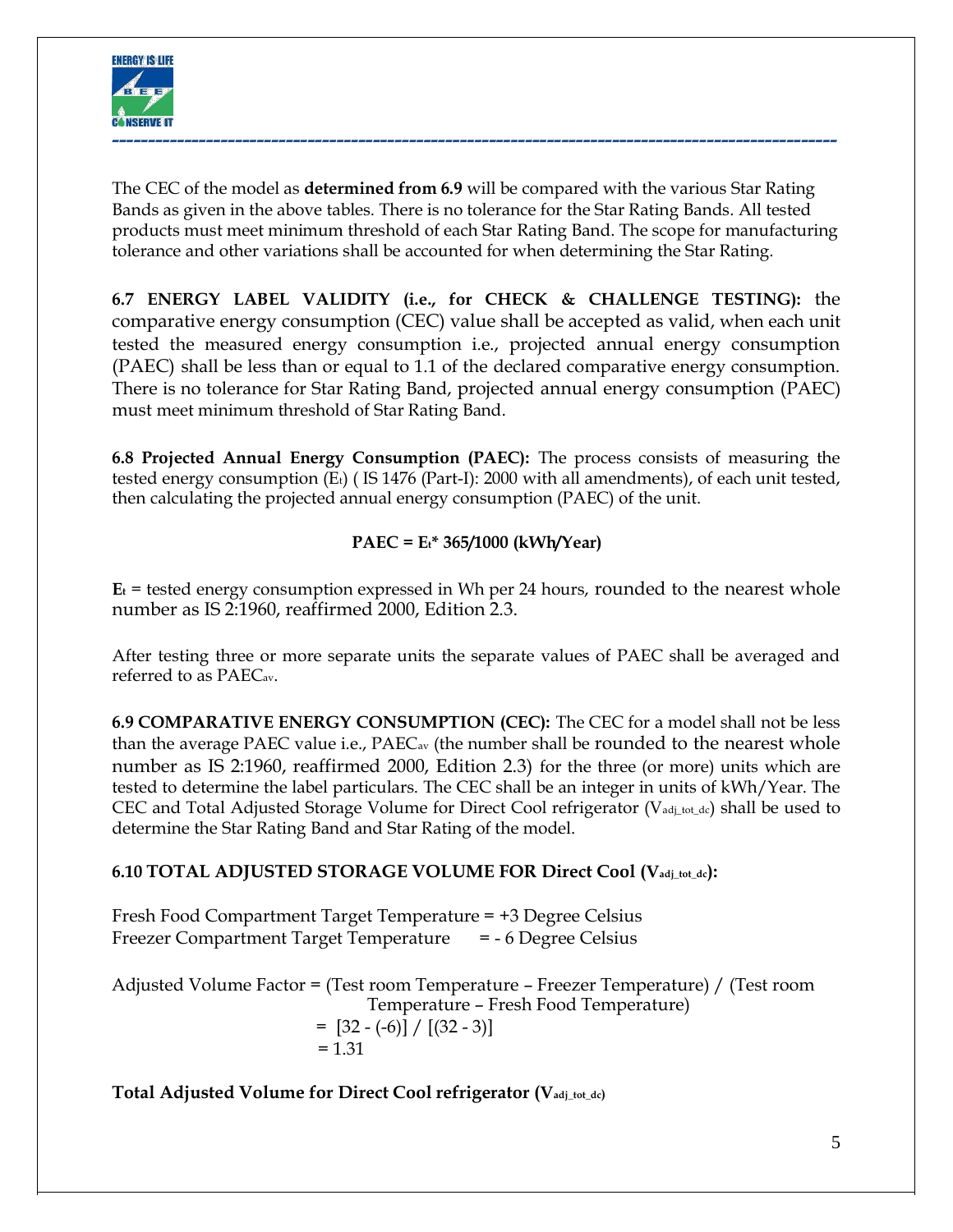

= Fresh Food Storage Volume + 1.31 \* Freezer Storage Volume

## **7. Manner of display for BEE star label :**

**7.1 Material & Dimension of Label**: The label shall be self –adhesive and shall be designed as set out in sample label.



**7.2 Color scheme of label:** The label shall be printed as per the following specification in the following colors on a white background:

- a. Red: Pantone warm red
- b. Yellow: Pantone 116
- c. Black: Pantone Black
- d. Green: Pantone 340

**Note:** The color tone at the background of Electricity Consumption Display (Green) will be similar as followed for the Bureau of Energy Efficiency Logo.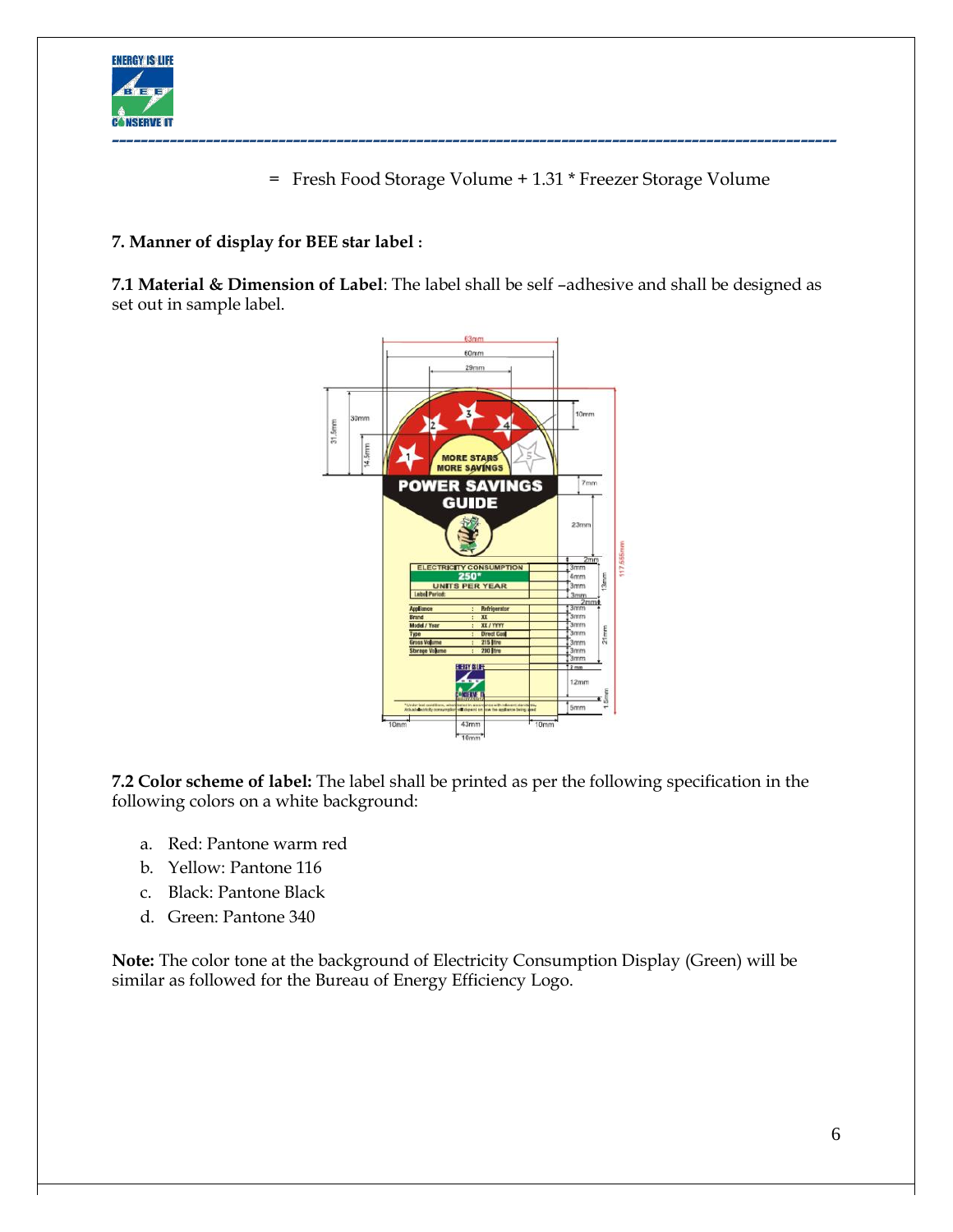



## **The following colour scheme for Bureau's logo, namely:-**

- a. BLUE Hue(H)-239o Saturation(S):64% Brightness(B):59%
- b. Luminance or lightness(L) :28, chromatic components -a:24 b:54
- c. Red(R):54 Green(G):55 Blue(B):151
- d. Cyan(C):97% Magenta(M):95% Yellow(Y):6% Black(K):1%
- e. Web colour code #363797
- f. GREEN Hue(H)-150o Saturation(S):10% Brightness(B):67%
- g. Luminance or lightness(L) :61, chromatic components -a:-53 b:32
- h. Red(R):0 Green(G):170 Blue(B):87
- i. Cyan(C):81% Magenta(M):10% Yellow(Y):90% Black(K):1%
- j. Web colour code #00AA56;

**7.3 Sample label:** An example of a printed energy label for a refrigerating appliance is shown in following label.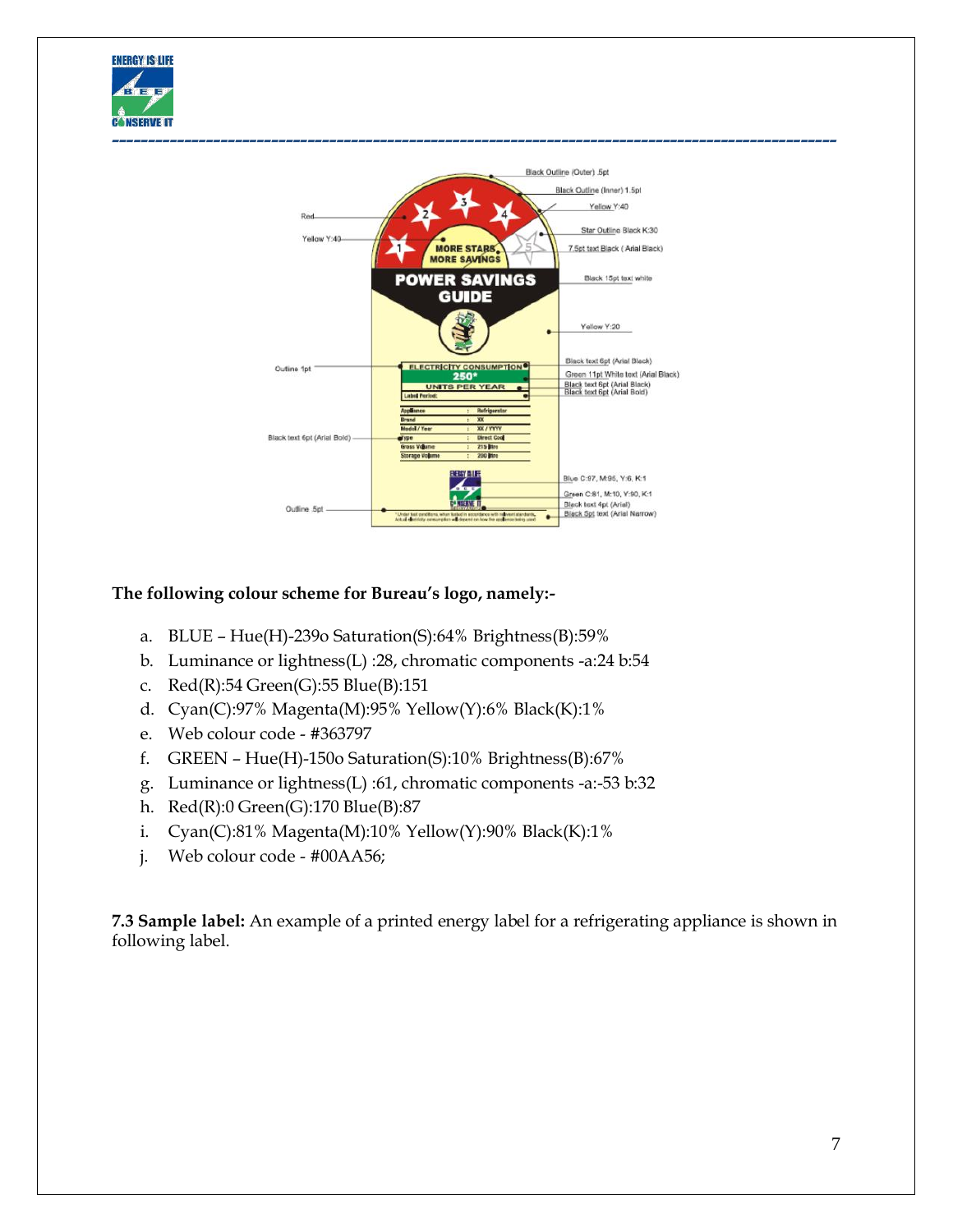



**7.4 Position of label (Placement):** On every direct cool refrigerator, shall be displayed label at the point of sale and such label shall be affixed on the direct cool refrigerator in the following manner, namely:-

> (a) self-adhesive label affixed on the front side of the upper right portion of direct cool refrigerator;

(b) self-adhesive label affixed on the front side of the carton box.

#### **7.5 Content of Label:** The label will mention the following:

(a) the logo of the Bureau of Energy Efficiency;

- (b) name of manufacturer or importer and brand;
- (c) appliance type;
- (d) rated Gross Volume;
- (e) rated Storage Volume;
- (f) model number and year of manufacturing or import;
- (g) unique series code;
- (h) electricity consumption in units per year;
- (i) star level; and
- (j) label period.

#### **8. Fees**

**8.1 Security Deposit:** The user of label with respect to each equipment shall deposit a security fee of Rs 1 lakh **(for large scale industries) or** twenty five thousand **(for small and medium scale industries)** along with the application for seeking authority to use label.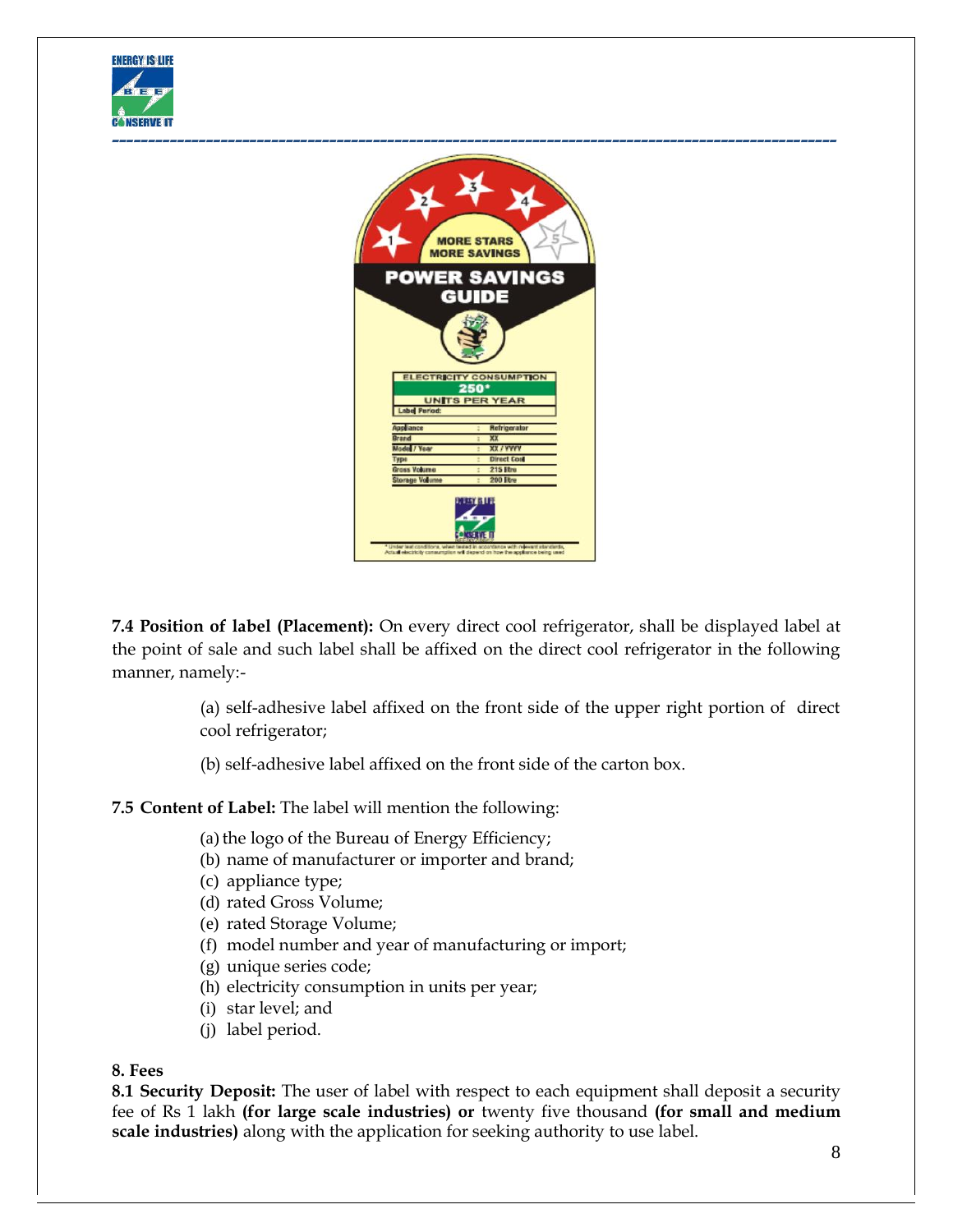

**8.2 Model Registration fee:** This fee is payable on application for assignment of authority is Rs. 2000 (One thousand only)

**8.3 Renewal fee:** This is payable on application for model renewal of authority is Rs. 500 (Five hundred only).

**8.4 Labeling fee**: For affixation of label on each piece of Direct Cool (DC) refrigerator is Rs. 5 (Five only)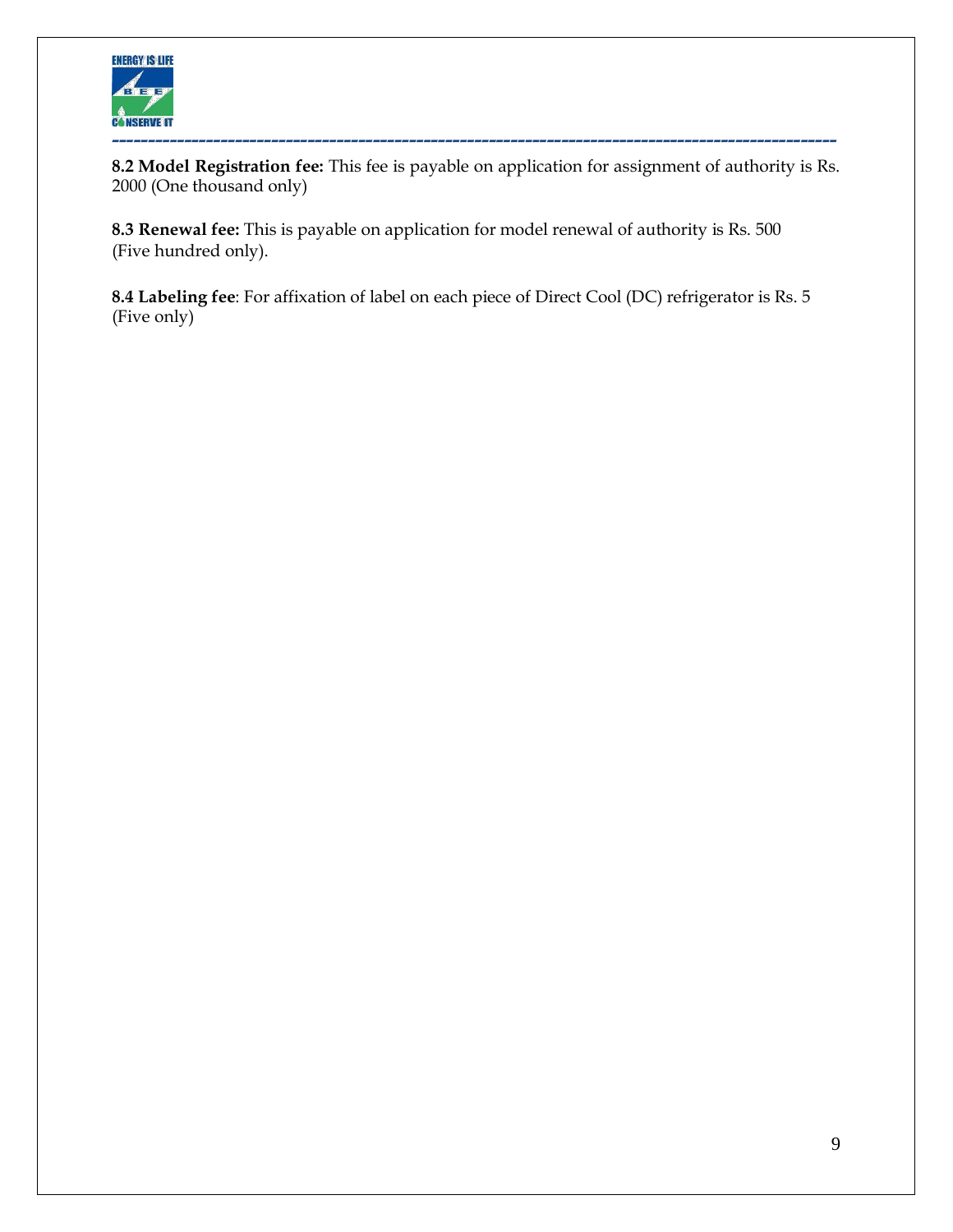

## **Annexure A:**

**Calculation of Energy Consumption (Interpolation method):** Tested energy consumption (Et) shall be determined either by directly from the results of a single test run during which the temperatures of all the compartments of the appliance are at or below the target temperatures. As not every appliance is capable of operating at this condition, the practical optimum  $(E_t)$  of a test appliance is to be calculated through a linear interpolation method where measured temperatures lie both above and below their target temperatures and either;

(i) both points lie within ±2°C of the target temperature for each compartment; or

(ii) one point lies within  $\pm 1^{\circ}C$  of the target temperature for that compartment and one point lies within ±4°C of the target temperature of other compartment

The interpolation shall be performed according to one of two methods as follows:

## **(a) Linear interpolation for one compartment:**

## **TABLE 1 : Test Results used to Interpolate for two control settings**

| Control setting    | Compartment | Energy consumption             |
|--------------------|-------------|--------------------------------|
|                    | Temperature |                                |
| Setting 1          |             | E                              |
| Setting 2          | t2          | - EC                           |
| Target temperature | Тx          | Result to be calculated = $Ex$ |

The calculated energy consumption Ex is given by the equation.

…….L(1)

Where,

t1 = measured compartment temperature for point 1

- t2 = measured compartment temperature for point 2
- tx = target temperature for the compartment for energy consumption determination
- E1 = measured energy consumption of the appliance at point 1
- E2 = measured energy consumption of the appliance at point 2
- $Ex =$  calculated energy consumption of the appliance at the target temperature tx

# **(b) Linear interpolation for more than one compartment:**

(i) Nominate each relevant compartment as compartment A, B, C etc.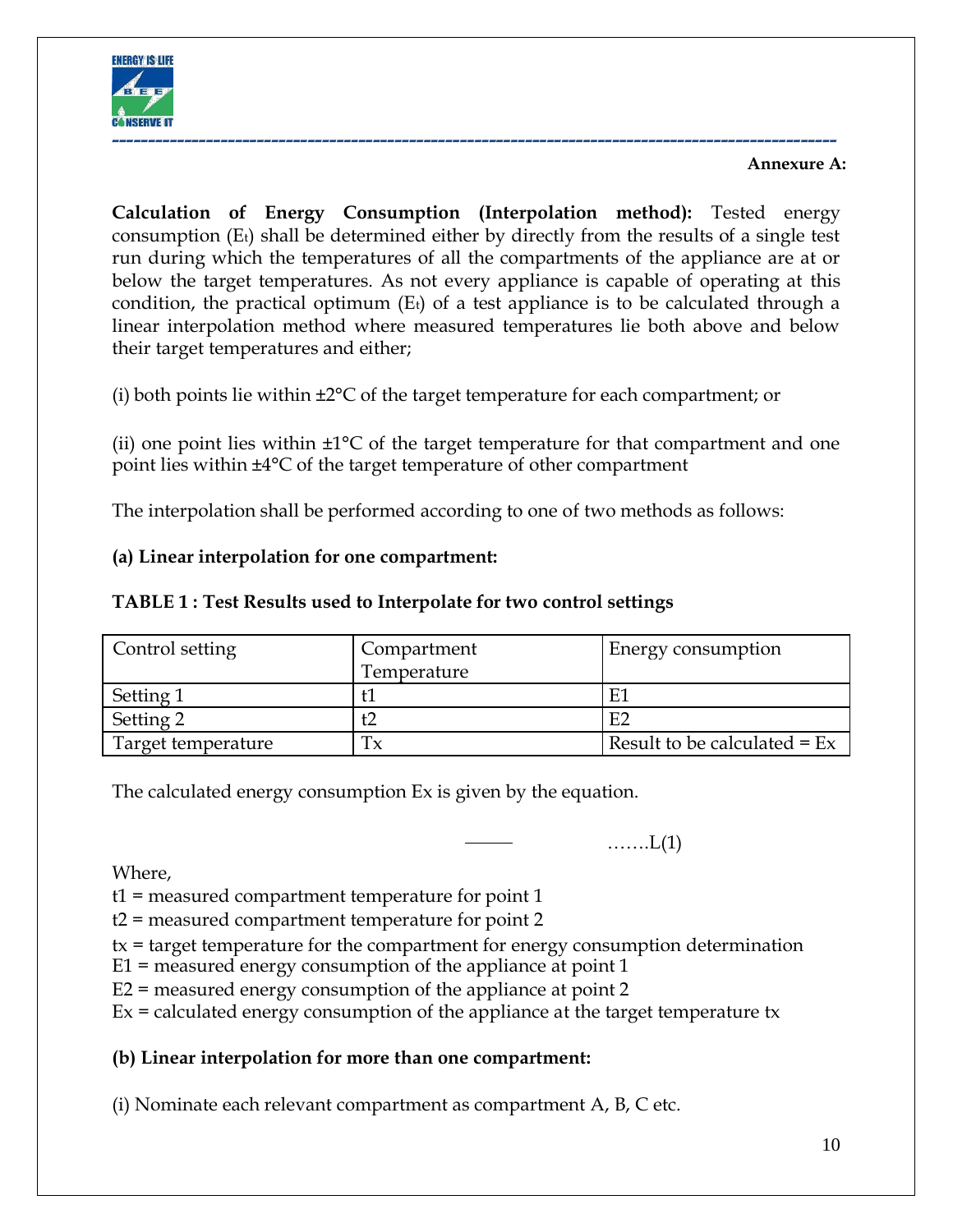

(ii) Applying Equation L(1) to each compartment, calculate the energy consumption of the appliance at the target temperature of each compartment i.e.  $E_{xA}$ ,  $\widetilde{E}_{xB}$ ,  $E_{xc}$  etc. (iii) The tested energy consumption (Et) is the maximum value of all  $E_{xA}$ ,  $E_{xB}$ ,  $E_{xc}$  etc.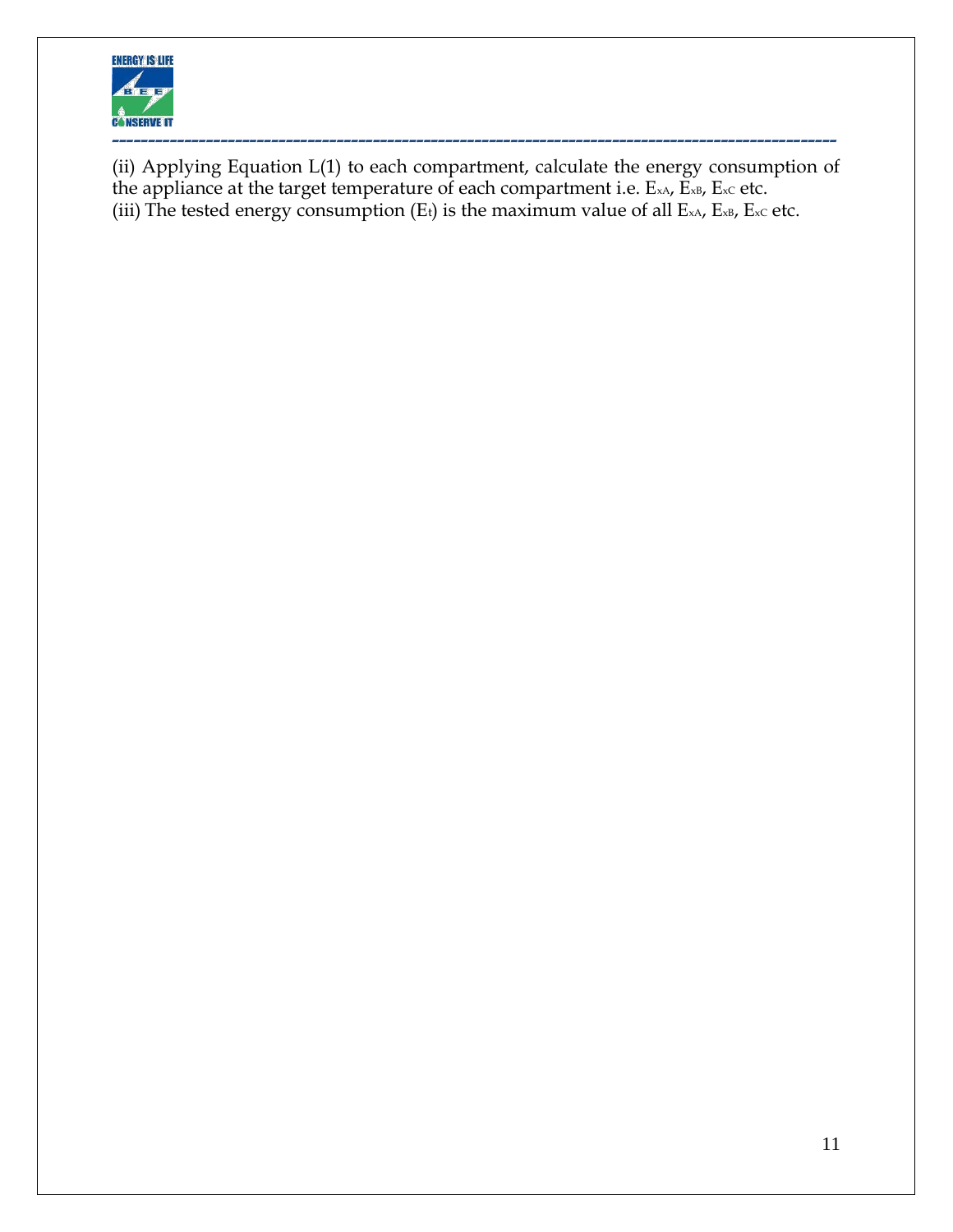

## **Annexure B: Form for reporting the test results**

The results of tests shall be reported as per IS 1476 (Part-I): 2000 with all amendments with the relevant sections from the mentioned appendix applicable and will clearly mention the gross volume and the storage volume.

## **1. Details of household Direct cool refrigerator.**

- (i) Brand:
- (ii) Type:
- (iii) Model name:
- (iv) Rated voltage:
- (v) Rated Gross Volume:
- (vi) Rated Storage Volume:
- (vii) Rated Electricity Consumption:

## **2. Test summary**

- (i) Complete a separate copy of this page for each test type, as applicable
- (ii) Date of test:
- (iii) Test officer:
- (iv) Test type:
- (v) Nominal test condition:,
- (vi) Test Standard:
- (vii) Energy Consumption Test Report(to be submitted for each unit tested):

Ambient test conditions:

## Observations and Results:

|                        | Specification | Observation |      |
|------------------------|---------------|-------------|------|
| <b>Parameters</b>      |               | Warm        | Cold |
| Temperature of Freezer |               |             |      |
| Compartment(F1)        |               |             |      |
| Temperature of Freezer |               |             |      |
| Compartment(F2)        |               |             |      |
| Temperature of Freezer |               |             |      |
| Compartment(F3)        |               |             |      |
| Temperature of Freezer |               |             |      |
| Compartment(F4)        |               |             |      |
| Temperature of Freezer |               |             |      |
| Compartment(F5)        |               |             |      |
| Average Temperature of |               |             |      |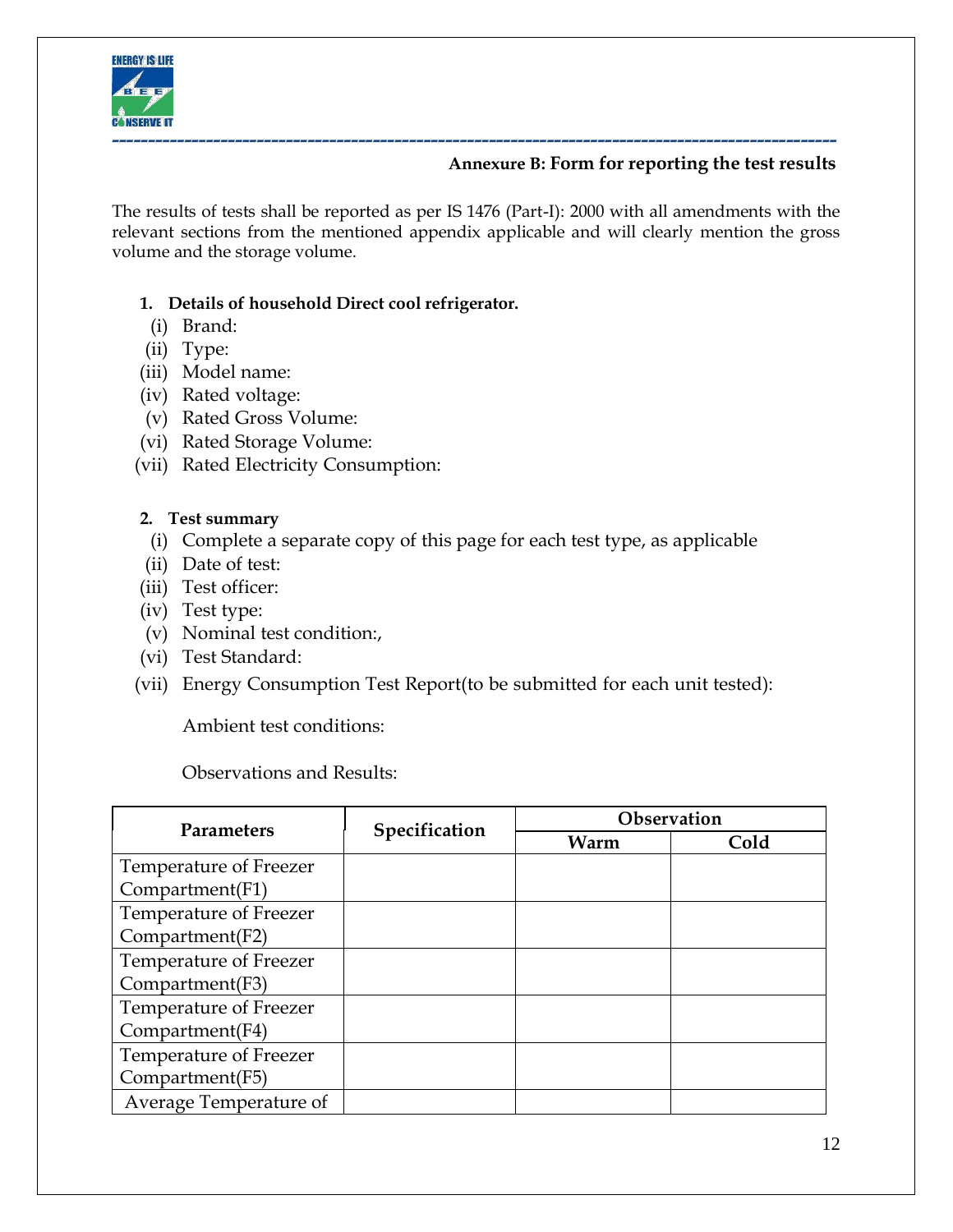

|                                                                                   |               |      | Observation |  |
|-----------------------------------------------------------------------------------|---------------|------|-------------|--|
| Parameters                                                                        | Specification | Warm | Cold        |  |
| <b>Freezer Compartment</b>                                                        |               |      |             |  |
| Temperature of Fresh<br>Food Compartment (R<br>2/3h)                              |               |      |             |  |
| Temperature of Fresh<br>Food Compartment(R<br>1/3h                                |               |      |             |  |
| Temperature of Fresh<br>Food Compartment(R-<br>25mm)                              |               |      |             |  |
| Average Temperature of<br>Fresh Food Compartment                                  |               |      |             |  |
| Temperature of Crisper<br>Compartment                                             |               |      |             |  |
| <b>Energy Meter</b><br>Reading(Wh)                                                |               |      |             |  |
| Time elapsed(minutes)                                                             |               |      |             |  |
| <b>Energy Consumption rate</b><br>per day (Wh/Day)                                |               |      |             |  |
| Energy<br>Consumption(Fresh Food<br>Compartment) at Target<br>Temperature(Wh/Day) |               |      |             |  |
| Energy<br>Consumption(Freezer<br>Compartment) at Target<br>Temperature(Wh/Day)    |               |      |             |  |
| Energy<br>Consumption/Day at<br>Target<br>Temperature(Wh/Day)                     |               |      |             |  |
| Yearly Energy<br>Consumption(kWh/year)                                            |               |      |             |  |

## (viii.) The Pull down temperature test report (to be submitted for each unit tested): Ambient test condition:

Observations and Results: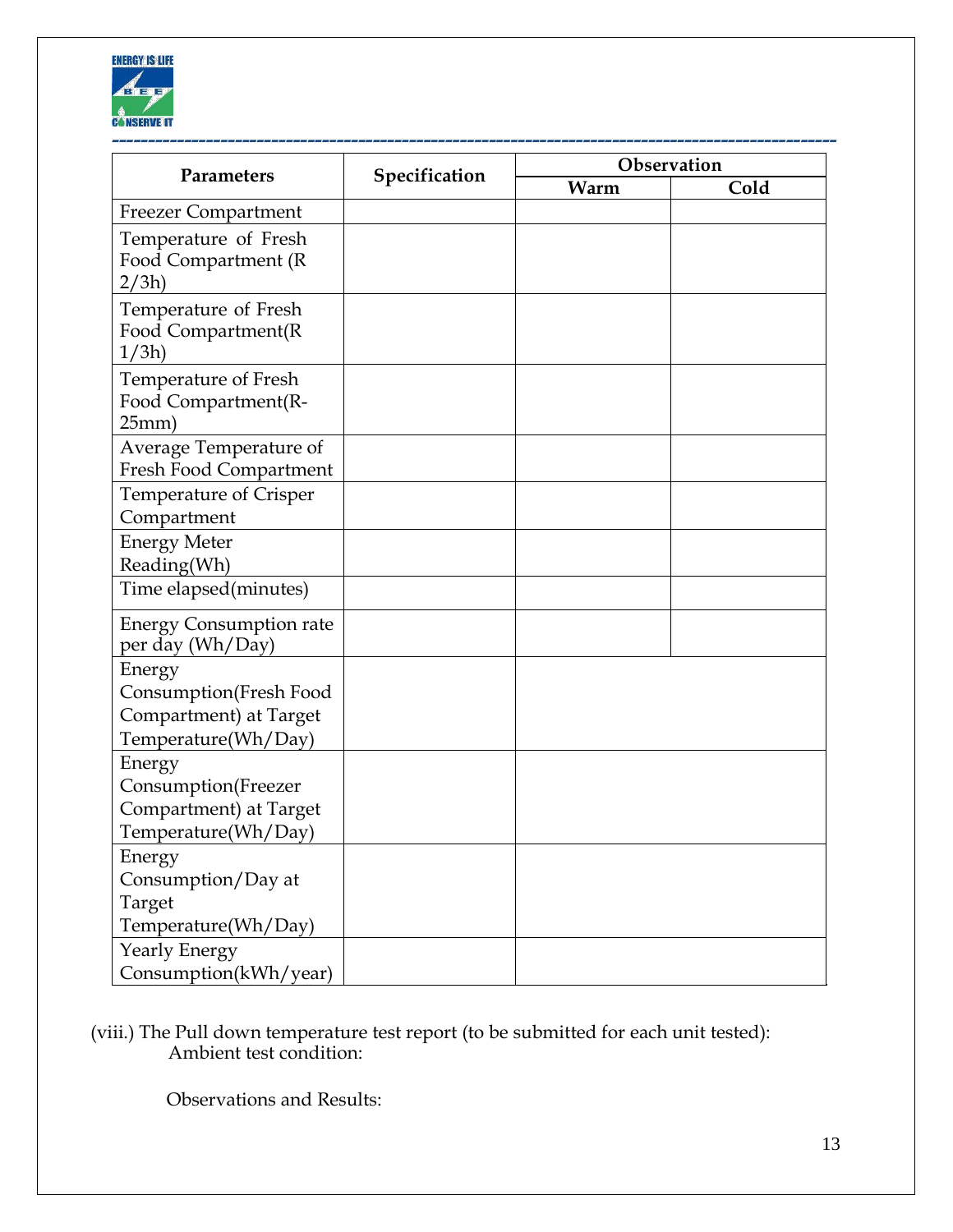

| Parameters                 | Specification | Observation-                                |  |
|----------------------------|---------------|---------------------------------------------|--|
|                            |               | Temp ° C (Degree Celsius)<br>Time (minutes) |  |
| Temperature of Freezer     |               |                                             |  |
| Compartment(F1)            |               |                                             |  |
| Temperature of Freezer     |               |                                             |  |
| Compartment(F2)            |               |                                             |  |
| Temperature of Freezer     |               |                                             |  |
| Compartment(F3)            |               |                                             |  |
| Temperature of Freezer     |               |                                             |  |
| Compartment(F4)            |               |                                             |  |
| Temperature of Freezer     |               |                                             |  |
| Compartment(F5)            |               |                                             |  |
| Average Temperature of     |               |                                             |  |
| Freezer Compartment.       |               |                                             |  |
| Temperature of Chiller     |               |                                             |  |
| Compartment                |               |                                             |  |
| Temperature of Fresh Food  |               |                                             |  |
| Compartment( $R$ 2/3h)     |               |                                             |  |
| Temperature of Fresh Food  |               |                                             |  |
| Compartment( $R$ 1/3h)     |               |                                             |  |
| Temperature of Fresh Food  |               |                                             |  |
| Compartment(R-25mm)        |               |                                             |  |
| Average Temperature of     |               |                                             |  |
| Fresh Food Compartment     |               |                                             |  |
| Temperature of Crisper     |               |                                             |  |
| Compartment                |               |                                             |  |
| Tempera ture               |               |                                             |  |
| Control/thermostat Setting |               |                                             |  |
| (Fresh Food Compartment)   |               |                                             |  |
| Pull down time (freezer    |               |                                             |  |
| compartment)               |               |                                             |  |
| Pull down time (fresh food |               |                                             |  |
| compartment)               |               |                                             |  |

(ix)The gross and storage volume test report (to be submitted for each unit tested):